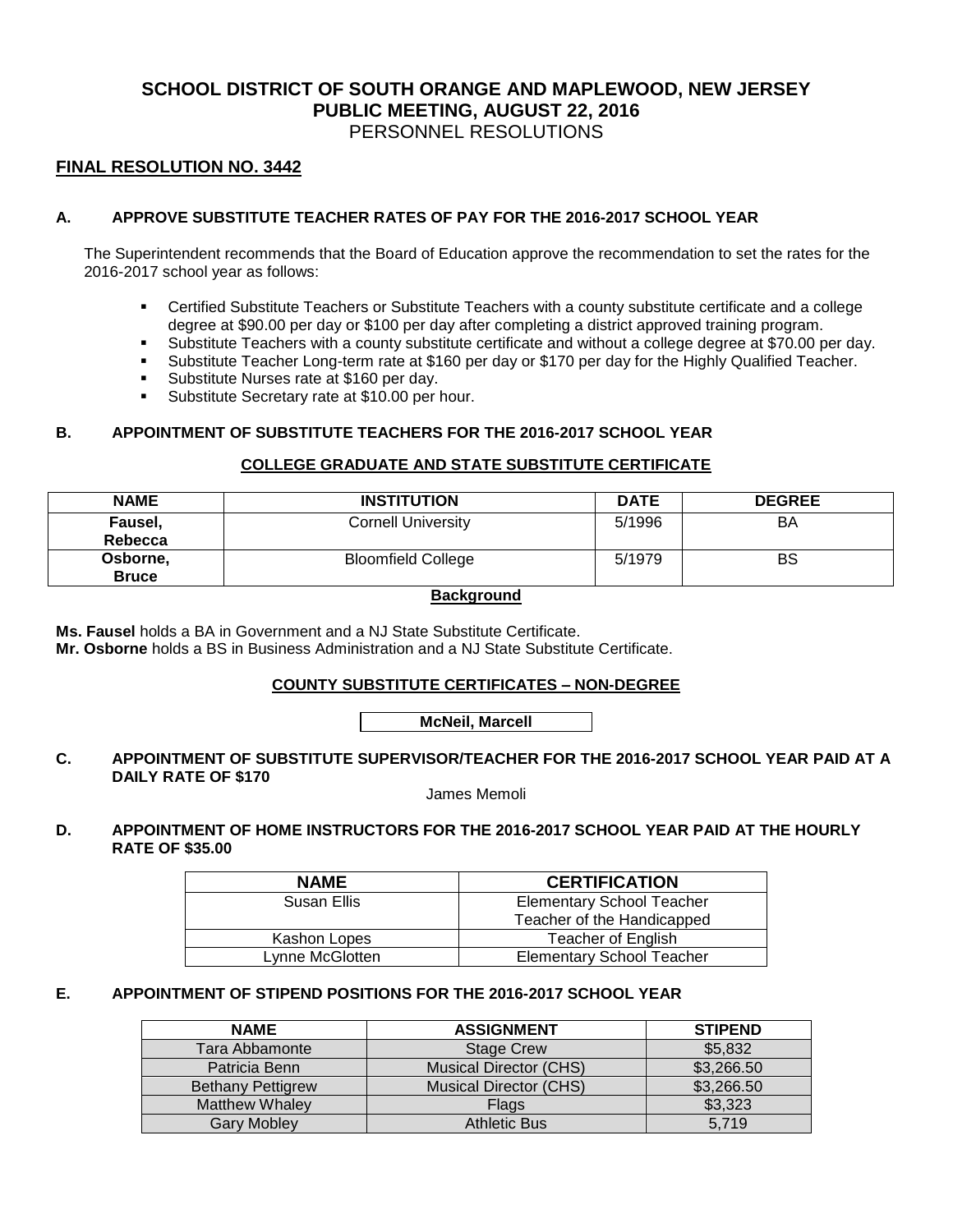## **F. APPOINTMENT OF OUT-OF-DISTRICT COACHES FOR THE 2016-2017 SCHOOL YEAR**

| <b>NAME</b>                 | <b>ASSIGNMENT</b>                 | <b>CONTRACT</b><br><b>YEAR</b> | <b>STIPEND</b> | <b>BACKGROUND</b>                                                                                                                                                            |
|-----------------------------|-----------------------------------|--------------------------------|----------------|------------------------------------------------------------------------------------------------------------------------------------------------------------------------------|
| Dorsey,<br>Jamel            | Assistant Football<br>Coach       | 9/2016<br>11/2016              | \$4,676        | Mr. Dorsey is beginning his 1 <sup>st</sup> season as a<br>football coach. He holds a NJ State Substitute<br>Teacher Certificate.                                            |
| Lieberman,<br><b>Robert</b> | <b>Head Tennis</b><br>Coach       | 9/2016<br>11/2016              | \$5,614        | Mr. Lieberman is beginning his $6th$ season as a<br>tennis coach within our district. He holds a NJ<br>State Substitute Certificate.                                         |
| Mobley,<br>Gary             | <b>Head Football</b><br>Coach     | 9/2016<br>11/2016              | \$10,029       | Mr. Mobley is beginning his $2^{nd}$ season as a<br>football coach within our district. He holds a NJ<br>Standard Certificate for Teacher of Health &<br>Physical Education. |
| Russotto,<br><b>Peter</b>   | <b>Boys Head Soccer</b><br>Coach  | 9/2016<br>11/2016              | \$6,566        | Mr. Russotto is beginning his $3^{r0}$ season as a<br>football coach. He holds a NJ State Substitute<br>Certificate.                                                         |
| Simmons,<br><b>Crystal</b>  | Cheerleading<br>Coach             | 9/2016<br>11/2016              | \$3,811        | Ms. Simmons is beginning her 5 <sup>th</sup> year as a<br>cheerleading coach. She holds a NJ State<br>Substitute Certificate.                                                |
| Keenan,<br><b>Margaret</b>  | <b>Head Field</b><br>Hockey Coach | 9/2016<br>11/2016              | \$6,566        | Ms. Keenan is beginning her $8th$ season as a<br>field hockey coach. She is employed by the<br>Rahway Public School District.                                                |
| Yaniga,<br><b>Deborah</b>   | Color Guard<br>Coach              | 9/2016<br>11/2016              | \$3,811        | <b>Ms. Yaniga</b> is beginning her $9th$ season as the<br>color guard coach. She holds a NJ State<br>Substitute Certificate.                                                 |

#### **G. APPOINTMENT OF ATHLETIC EVENT TICKET SELLERS, TICKET TAKERS, SUPERVISORS AND OFFICIALS FOR THE 2016-2017 SCHOOLYEAR (fee schedule attached)**

Kristen Barber Juan Bas Matthew Becht Matthew Borkowski Cassandra Bragg Michaia Brown Beatrice Bunch Larry Busichio Jon Campbell Steve Campos Vanessa Carney Anthony Cicenia

Louis Cicenia Maureen Davenport Marguerite Dempsey Monique Durant Oliver Durant Robert Ellis Sabina Ellis Wahkeelah Ellis Elizabeth Fanneron Daniel Festerling Joseph Fischetti Steve Fradkin

Saul Goldstein Diane Grant Randi Grossfeld Patricia Hurley James Jennings William Keegan Gonzalo Lemos Rocio Lopez Sam Maietta Nicole Martelli Toni Martinez Judy Mason

Ryan Muirhead Joe Pilone Jermaine Royster Miriam Russoniello Suzanne Ryan Craig Rynar Amy Singer Clifford Smith Alan Tumolillo Dorothy Wilsher

# **H. REAPPOINTMENT OF SUBSTITUTE TEACHERS FOR THE 2016-2017 SCHOOL YEAR TEACHER STATE CERTIFIED TEACHER**

| <b>LAST NAME</b>  | <b>FIRST NAME</b> | <b>DEGREE</b> | <b>CERTIFICATION</b>                                         |
|-------------------|-------------------|---------------|--------------------------------------------------------------|
| Adenihun          | Kazeem            | BA/MA         | CE-Elementary K-5 &<br>CE-Elementary w/Math spec. Grades 5-8 |
| Alstrom           | Maxine            | BS            | <b>CEAS-T Music</b>                                          |
| Anderson          | Esther            | <b>BS/MS</b>  | <b>CE-T General Business Studies</b>                         |
| Barron            | Lia               | BA            | <b>CEAS-Elementary K-6</b>                                   |
| <b>Beeksma</b>    | Zachary           | <b>BA/MA</b>  | T Music                                                      |
| <b>Brothers</b>   | Leslie            | BA            | Elementary                                                   |
| <b>Brunie</b>     | Graziella         | <b>BS/MS</b>  | Elementary                                                   |
| <b>Buccellato</b> | Elizabeth         | MA/BFA        | T Art                                                        |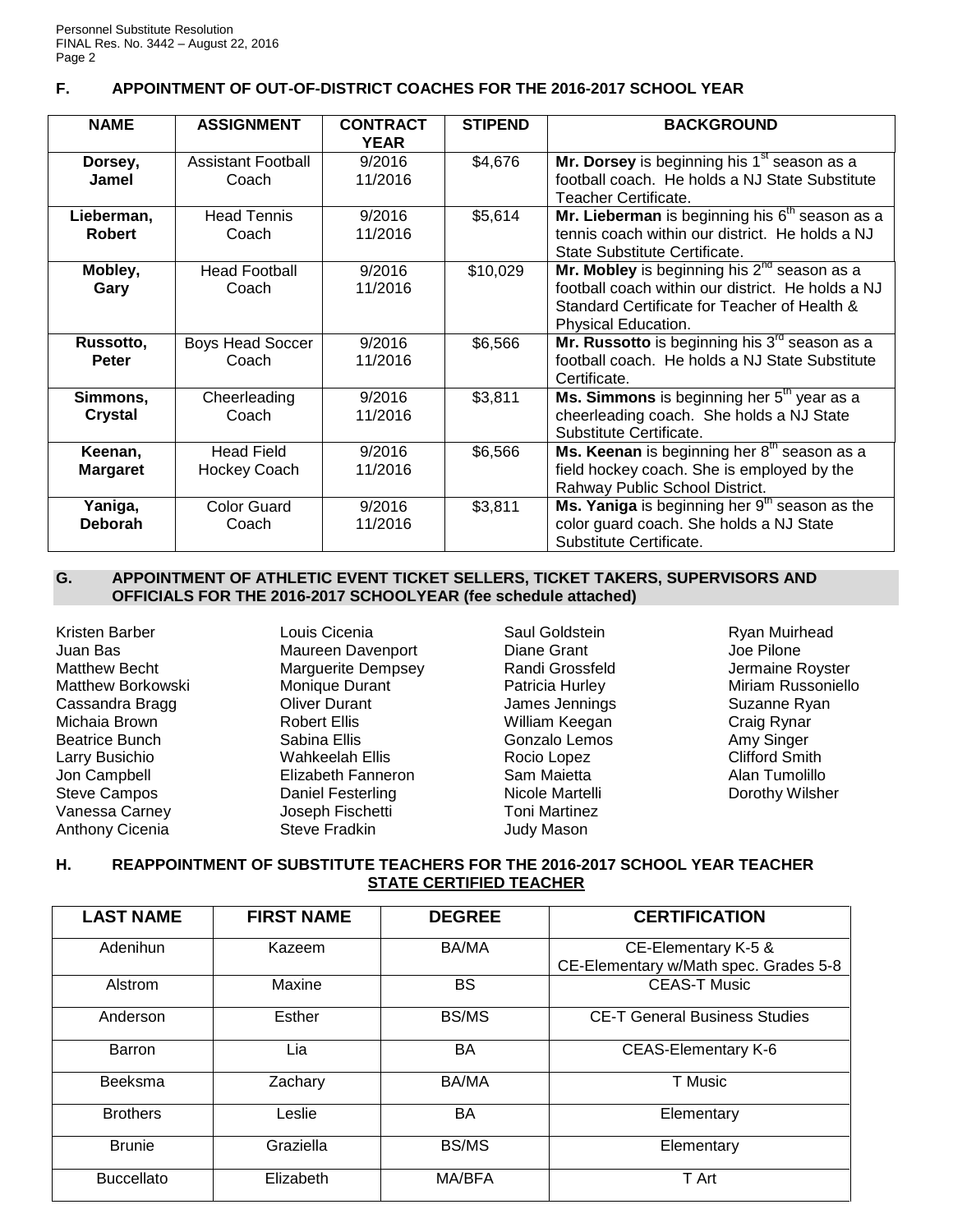Personnel Substitute Resolution FINAL Res. No. 3442 – August 22, 2016 Page 6

| Crayne-Belcher    | Janette        | <b>BA</b>              | T Music                                                                                 |
|-------------------|----------------|------------------------|-----------------------------------------------------------------------------------------|
| Criscuolo         | Sandra         | BA                     | Elementary                                                                              |
| Davis             | Jennifer       | $\overline{\text{MS}}$ | <b>School Social Worker</b>                                                             |
| Deeds             | Shirley        | <b>BS</b>              | T Elementary<br><b>T Home Economics</b>                                                 |
| Degnan            | Evyn           | <b>BA</b>              | <b>CEAS-T Social Studies</b>                                                            |
| Eccles            | Sheryl         | <b>BA/MA</b>           | <b>Elementary K-6</b>                                                                   |
| <b>Elkins</b>     | Nancy          | <b>BFA/MS</b>          | <b>CEAS-Elementary</b>                                                                  |
| Fisher            | Ted            | <b>BA</b>              | CE-Elementary K-5                                                                       |
| Freeman           | Willie         | <b>BA</b>              | <b>T</b> Social Studies                                                                 |
| Garbarini-Akheraz | Kathleen       | <b>BA/MA</b>           | Elementary/T ESL/TOH                                                                    |
| Gardner           | <b>Barbara</b> | BA                     | <b>CE-Elementary</b>                                                                    |
| Gnutti            | Andrew         | BA                     | <b>CEAS-T Social Studies</b>                                                            |
| Gordon            | Marci          | $\overline{BS}$        | Elementary                                                                              |
| Gutierrez         | Karla          | BA                     | CE-T Spanish                                                                            |
| Hardrick          | Gwendolyn      | <b>BA</b>              | <b>CE-T Art</b>                                                                         |
| Harrington        | Christie       | <b>BA</b>              | <b>CE-T Music</b><br>Elementary K-5                                                     |
| Hawkins(Kilgore)  | Robin          | BA/MA                  | Elementary                                                                              |
| Horlacher         | William        | <b>BA</b>              | <b>CEAS-Elementary K-6</b><br>CEAS-TSD                                                  |
| Kavanaugh         | Tami           | <b>BS</b>              | <b>TOH</b>                                                                              |
| Kendal            | Lisa           | BA/MA                  | <b>CE-T Music</b>                                                                       |
| Kling             | Kathleen       | BA                     | Elementary &<br><b>TOH</b>                                                              |
| Lewis             | Kerith         | ΜS                     | T Biological Science/T Chemistry                                                        |
| Maragni           | Lucie          | BA                     | CE-Art                                                                                  |
| Matthew           | Julie          | BA                     | <b>CEAS-Elementary K-6</b>                                                              |
| McConoughey       | Linda          | BA                     | T Spanish                                                                               |
| McLoughlin        | Tiffany        | <b>BA</b>              | Elementary                                                                              |
| Meischenguiser    | Laura          | <b>BA</b>              | T Spanish                                                                               |
| Milanytch         | Helena         | BA                     | English                                                                                 |
| Moore             | Antonina       | <b>BA/MA</b>           | <b>TOH</b><br>T English<br><b>Reading Specialist</b><br>Substance Awareness Coordinator |
| Morton-Randall    | Lynn           | <b>BS/MA</b>           | <b>CE-Principal</b>                                                                     |
| Pellegrino        | Eve            | BA                     | <b>T</b> Social Studies                                                                 |
| Petronzi          | JoEllen        | <b>BA/MA</b>           | T Art                                                                                   |
| Politi            | Catherine      | BA                     | T French/T Spanish/T ESL                                                                |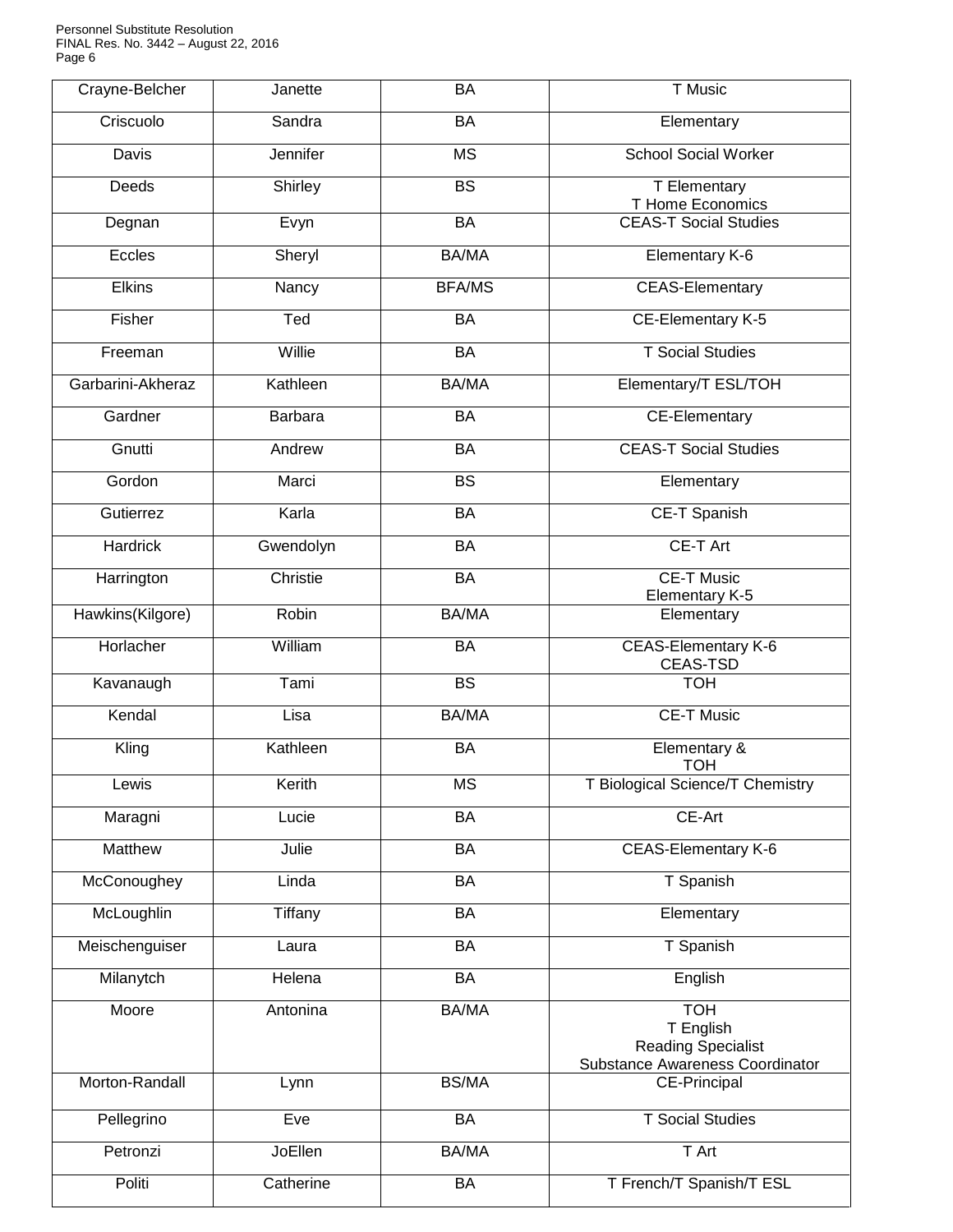Personnel Substitute Resolution FINAL Res. No. 3442 – August 22, 2016 Page 6

| Pomper           | Rayna          | <b>BA</b>                | <b>CEAS-Elementary</b>                                             |
|------------------|----------------|--------------------------|--------------------------------------------------------------------|
| Popp             | <b>Bernice</b> | BA                       | Elementary                                                         |
| Prisco           | Kristen        | BS/MS                    | Elementary/T Hlth & Physical Education                             |
| Riemer-Schachtel | <b>Beth</b>    | <b>BS/MSW</b>            | <b>School Social Worker</b><br><b>CEAS-Elementary K-5</b>          |
| Roberts          | Sharon         | $\overline{\mathsf{BS}}$ | CE-Elementary K-5                                                  |
| Robertson        | Victoria       | Ed.D.                    | Elementary<br><b>Reading Specialist</b><br>Principal-Supervisor    |
| Scagliozzi       | Cara           | BA                       | School Counselor                                                   |
| Sharo            | Roseann        | BA                       | T Latin/T Spanish                                                  |
| Stradford        | Karen          | BA/MA                    | <b>TOH</b><br><b>LDTC</b><br>Supervisor                            |
| Susan            | Angelo         | <b>MA</b>                | Substance Abuse Counselor                                          |
| Sutro            | Cristina       | BA                       | <b>CEAS-T Preschool through Grade 3</b>                            |
| Testa            | Matthew        | <b>BS</b>                | <b>CEAS-T HIth &amp; Physical Education</b>                        |
| Trieu            | John           | $\overline{\mathsf{BS}}$ | <b>CEAS-T HIth &amp; Physical Education</b>                        |
| Tripp            | Patricia       | $\overline{BS}$          | CE-Elementary K-5                                                  |
| Van Giesen       | Nicole         | <b>BFA/MA</b>            | CEAS-T Preschool through Grade 3                                   |
| Velastegui       | Mayra          | <b>BS/MA</b>             | <b>CEAS-Preschool through Grade 3</b><br>T Students w/Disabilities |
| Velez            | Stephanie      | <b>MA</b>                | CEAS-Elementary K-6/TSw/D                                          |
| Vorona           | Heather        | BA                       | CEAS-Elementary K-6/CEAS-TSw/D                                     |
| Wade             | <b>Barbara</b> | BA/MA                    | Elementary                                                         |
| Webb             | Robina         | <b>BA</b>                | Early Childhood Education                                          |
| Zarbetski        | Maryanne       | <b>BA</b>                | <b>T</b> Music                                                     |
| Zelenka          | Barbara        | BA                       | Elementary                                                         |

## **COLLEGE GRADUATE AND COUNTY SUBSTITUTE CERTIFICATE**

**LAST NAME FIRST NAME DEGREE**

| Abbas        | Galila      | BA        |
|--------------|-------------|-----------|
| Adenihum     | Adikat      | BA        |
| Adetule      | Adenike     | BA        |
| Adjei-Twum   | Stephanie   | <b>BS</b> |
| Agbe-Laee    | Agbesi      | BA/MA     |
| Aisagbonhi   | Aderonke    | BA/MA     |
| Alexander    | Katarina    | <b>BA</b> |
| Anonyou      | Ignatius    | BA/MA     |
| Aulestia     | <b>Ivan</b> | BA/MA     |
| Ayoola       | Johnson     | <b>BS</b> |
| Balthazar    | Shakirah    | BA        |
| <b>Best</b>  | Rosalind    | <b>BS</b> |
| <b>Brown</b> | Joy         | BA        |
| Buchanan     | Juanica     | <b>BA</b> |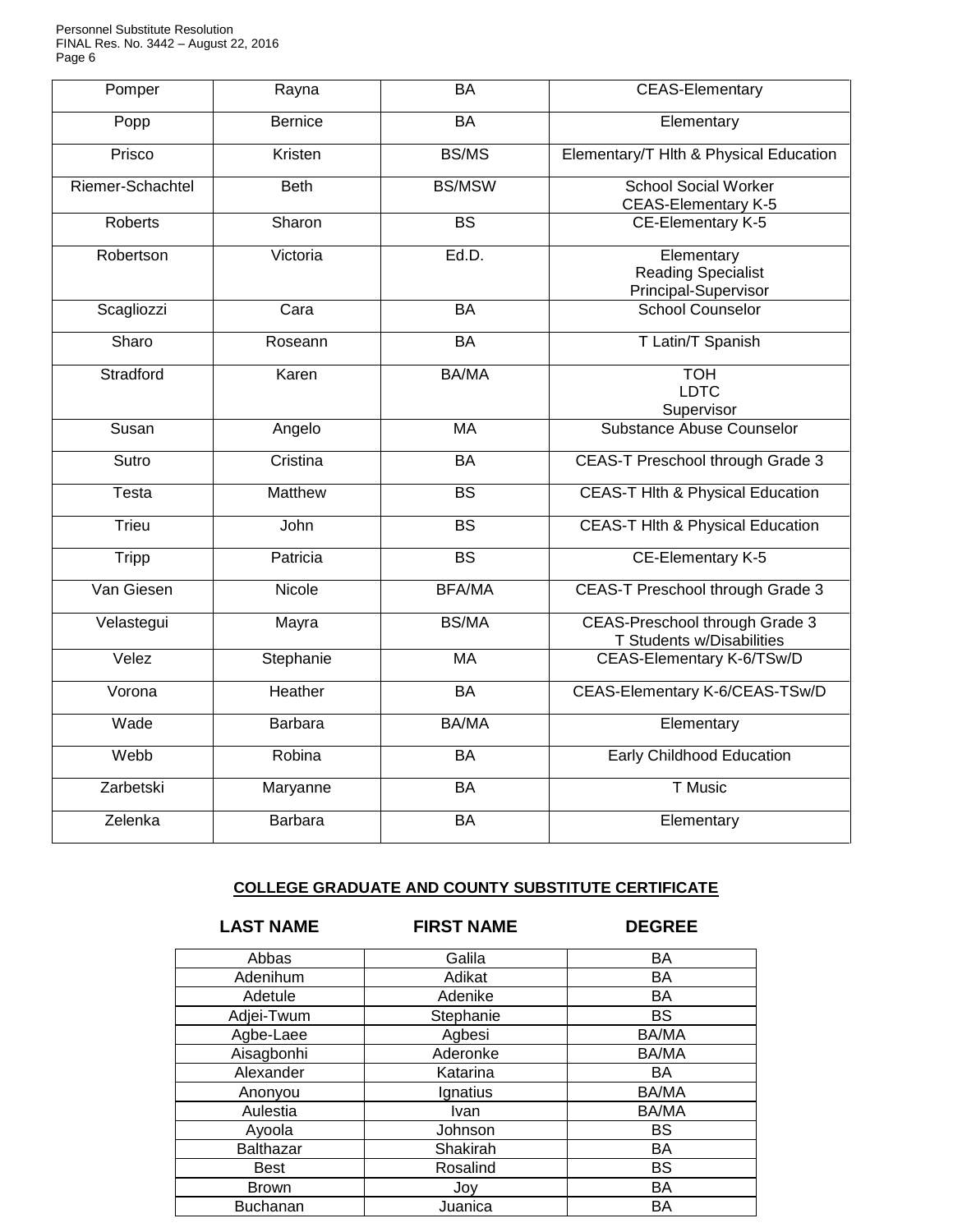| <b>Butler</b>   | Matthew         | <b>BS</b>       |
|-----------------|-----------------|-----------------|
| <b>Butler</b>   | Rhonda          | <b>BS</b>       |
| Caparruva       | Geraldine       | <b>BA</b>       |
| Cavagnaro       | Gabrielle       | BA              |
| Chila-Jones     | Doreen          | <b>BFA</b>      |
| DeLarge         | Hellana         | <b>BS</b>       |
| Delaney         | Doyle           | <b>BA</b>       |
| Edwards-James   | Pamela          | BA              |
| Ellis           | Robert          | <b>BA</b>       |
| Faison          | Theodore        | BA/MA           |
| Farrell         | Yvonne          | BA/MA           |
| Fleurantin      | Marcelle        | <b>BS</b>       |
| Forbes          | Jacob           | <b>BS</b>       |
| Francois        | Angelique       | <b>BA</b>       |
| Freeman         | Andrea          | BA/JD           |
| Gensch          | Heidi           | <b>BA</b>       |
| Gibson          | Paul            | <b>BA</b>       |
| Giddings        | Tamiqua         | <b>BA</b>       |
| Glenn           | John            | <b>BA</b>       |
| Grace           | Jameel          | BA              |
| Greenberg       | Mitchell        | <b>BA</b>       |
| Harris          | Kristen         | <b>BA</b>       |
| Harris          | Shadiki         | <b>BA</b>       |
| Herbert         | Cynthia         | <b>BS</b>       |
| Hopkins         | Hillary         | <b>BA</b>       |
| Jukes           | Kim             | <b>BA</b>       |
|                 |                 |                 |
| Kaur            | Tavmeet         | <b>BA/MFA</b>   |
| Killian         | Patricia        | <b>BA</b>       |
| Kurek           | Sandra          | <b>BA/MBA</b>   |
| Landauer        | Ida             | BA              |
| Larkins         | Melody          | BA/MA           |
| Loesch          | Dennis          | BA              |
| Maebert         | <b>Stacey</b>   | BA              |
| McCarthy        | Conor           | BA              |
| McDuffie        | Wanda           | BA              |
| Miller          | Vernon          | <b>BA</b>       |
| Miller          | Thomas          | <b>BS</b>       |
| Mompoint        | Jacqueline      | <b>BS/MS</b>    |
| Morgan          | Lisa            | BA/MA           |
| Nelson          | Rosemary        | <b>BS/JD</b>    |
| Nicolas         | Jetro           | <b>BFA</b>      |
| Noel            | <b>Brittany</b> | BA              |
| Nuguid          | Rebecca         | BA              |
| Obi             | Nnenna          | BA              |
| Otalora-Sugaste | Anthony         | $\overline{BS}$ |
| Prochazka       | Richard         | <b>BS</b>       |
| Ramsburg        | Jamie           | BA/MA           |
| Riley           | Sabrina         | <b>BS/MPA</b>   |
| Rogers          | Velvet          | <b>BS</b>       |
| Royster         | Jermaine        | BA              |
| Scarpitto       | Jessica         | <b>BA</b>       |
| Simon           | Deborah         | <b>BA</b>       |
| Simmons         | Al              | <b>BS</b>       |
| Simon           | Julienette      | <b>BS</b>       |
| Singleton       | Kirk            | BA              |
| Spencer         | J. Lloyd        | <b>BS/MS</b>    |
| Trebitz         | Debra           | <b>BFA</b>      |
| Tugentman       | Madeline        | BA              |
| Turner          | Javita          | BA              |
|                 |                 |                 |